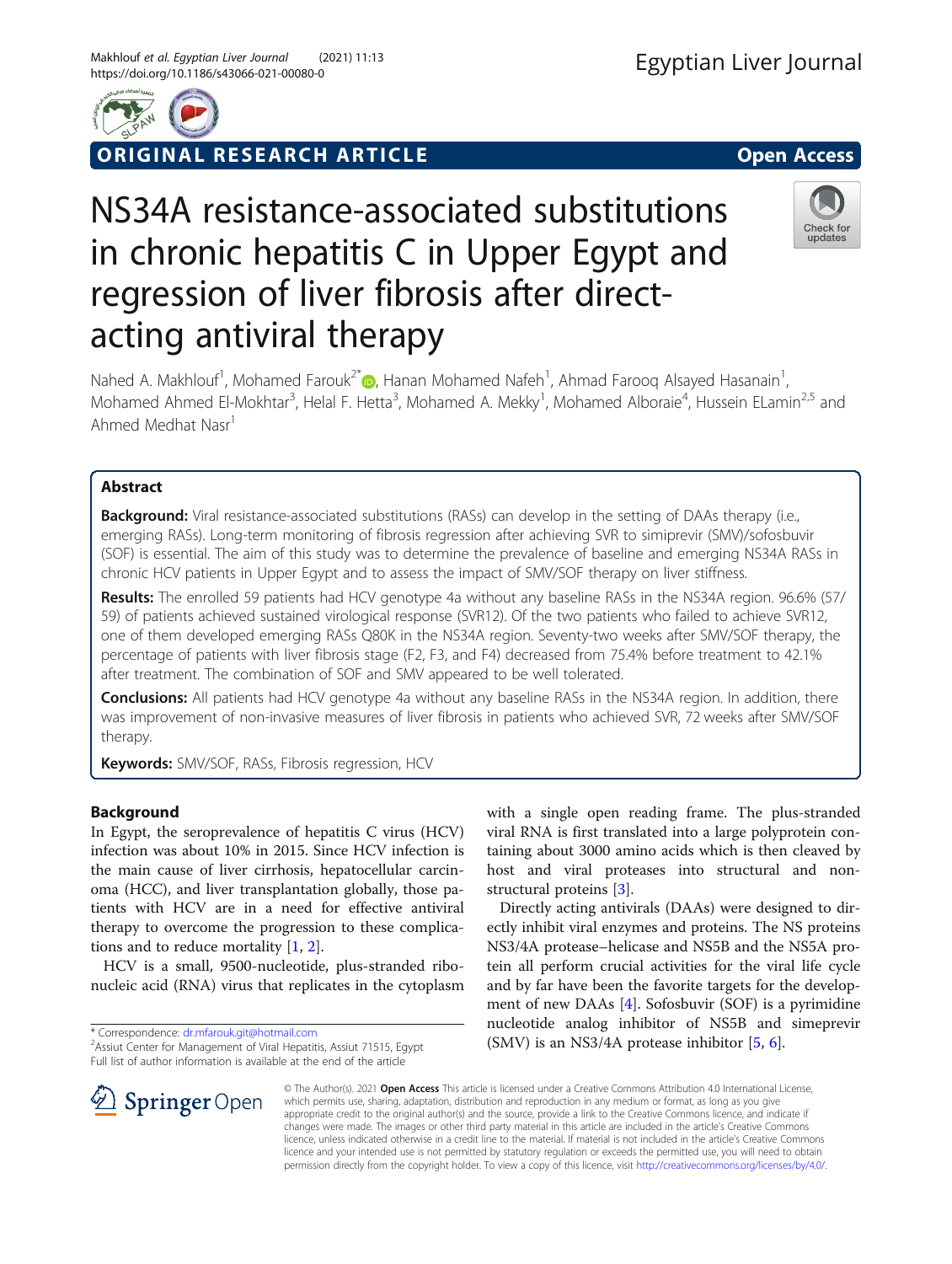The high rate of HCV replication allows rapid response to selective immune or drug-induced pressure, which may select for resistant variants [[7\]](#page-6-0). Viral resistance-associated substitutions (RASs) have been detected in patients naïve in HCV treatment (i.e., preexisting, baseline RASs), and RASs can occur with DAAs therapy (i.e., emerging RASs). Natural polymorphism Q80K, responsible for the reduced response of HCV to protease inhibitor simeprevir, is the most studied RAS [[8,](#page-6-0) [9](#page-6-0)].

A huge number of patients with advanced chronic liver disease are achieving sustained virological response (SVR), highlighting the importance of monitoring fibrosis regression. Non-invasive methods such as transient elastography (TE), Fib-4 index, and APRI score may be useful for monitoring these changes [[10,](#page-6-0) [11\]](#page-6-0).

According to recommendations of the National Committee for Control of Viral Hepatitis (NCCVH) in 2015 guided by recommendations of EASL 2015, 12 weeks of treatment with SMV/SOF combination therapy was recommended for patients with chronic HCV genotype4 [\[12\]](#page-6-0). Till the time of our study conduction, reallife data regarding the safety profile, tolerability, and effectiveness of SMV/SOF combination therapy in chronic HCV patients in Upper Egypt were still limited.

The aims of the work are (1) to determine the prevalence of baseline and emerging NS34A RASs in chronic HCV patients in Upper Egypt and (2) to assess the impact of SMV/SOF combination therapy on liver stiffness in patients with chronic HCV infection.

# Methods

It was a prospective, open-label study that was conducted at the National Center for the Management of Viral Hepatitis. It took about 2 years' duration, from 1st of December 2015 to 30th of November 2017. All patients were subjected to detailed medical history, complete clinical examination, abdominal ultrasonography, fibroscan examination, routine laboratory investigations, AST to Platelet Ratio Index (APRI) score, and Fibrosis-4 (Fib-4 index) (in addition to HCV RNA PCR, HCV genotyping, and RAS testing).

Fibroscan examination was done at baseline and 72 weeks after the end of treatment. Fifty-nine patients with chronic HCV infection with and without compensated cirrhosis were enrolled.

The study population received a 12-week regimen of simeprevir 150 mg (Olysio® produced by Janssen company) in combination with sofosbuvir 400 mg (Sovaldi® produced by Gilead Sciences company) once daily, in treatment-naïve or INF-experienced patients. The cost of this combination therapy was about 4000 L.E per month for each patient, and it was covered by the Egyptian government as a part of the national campaign for eradication of HCV in Egypt held by the National Committee for Control of Viral Hepatitis, The Egyptian Ministry of Health. Patients were advised to avoid sun exposure and to use sunscreen cream locally on sunexposed areas as possible. Patients also were advised not to take any other medication for any comorbidity without our consultation to check for drug-drug interactions.

# Molecular investigations

PCR, sequencing for genotyping, and amplification of NS34A were carried out in the Medical Research Center, Faculty of Medicine, Assiut University, and in Macrogen Korea Laboratory, South Korea. SVR12 is sustained virological response with HCV RNA negative at 12 weeks after the end of therapy.

APRI score [\[13](#page-6-0)] and Fib-4 index [[14\]](#page-6-0) were calculated at baseline and 12 weeks after the end of therapy (EOT).

Fibroscan examination was performed in the Assiut Center for Management of Viral Hepatitis. The median value of ten successful measurements was considered representative of the liver stiffness (LS), according to the manufacturer's recommendations (IQR less than 30% of the median value and success rate of more than 60%) [[15\]](#page-6-0). Based on the baseline LSM, patients were stratified according to estimated METAVIR fibrosis score into F0, F1, F2, F3, and F4 groups. Liver stiffness measurement (LSM) was used to estimate the METAVIR fibrosis stage as follows: F1 ≥ 6.5 kPa [\[16](#page-6-0)], F2 ≥ 7.1 kPa, F3 ≥9.5 kPa, and  $F4 \ge 12.5$  kPa [[17\]](#page-6-0).

# Statistical analysis

Statistical tests were performed using SPSS 16.0 (SPSS Inc., Chicago, USA) for Windows. Results were reported as the absolute value, mean ± standard deviation, and range. Continuous variables were compared using Student's  $T$  test or Mann-Whitney  $U$  test as appropriate. Nominal or ordinal variables were analyzed by the chisquare test and Fisher's exact test.  $P < 0.05$  was considered statistically significant. Variables with  $p$  value  $< 0.05$ were then tested in a logistic regression model. The ability of Fib-4 index improvement in predicting LSM improvement was assessed by specificity, sensitivity, positive and negative predictive values, and positive and negative likelihood ratios, and accuracy was calculated.

# Results

Table [1](#page-2-0) shows the demographic and baseline data of the study group. All patients had HCV genotype 4a, and we did not find any baseline RASs in the NS34A region.

Table [2](#page-2-0) shows virological response in the study group, where 96.6% achieved sustained virological response (SVR12). SVR was 96.3% (52/54) in naïve patients and 100% (5/5) in INF experienced patients. Regarding patients who achieved SVR12, no one relapsed 72 weeks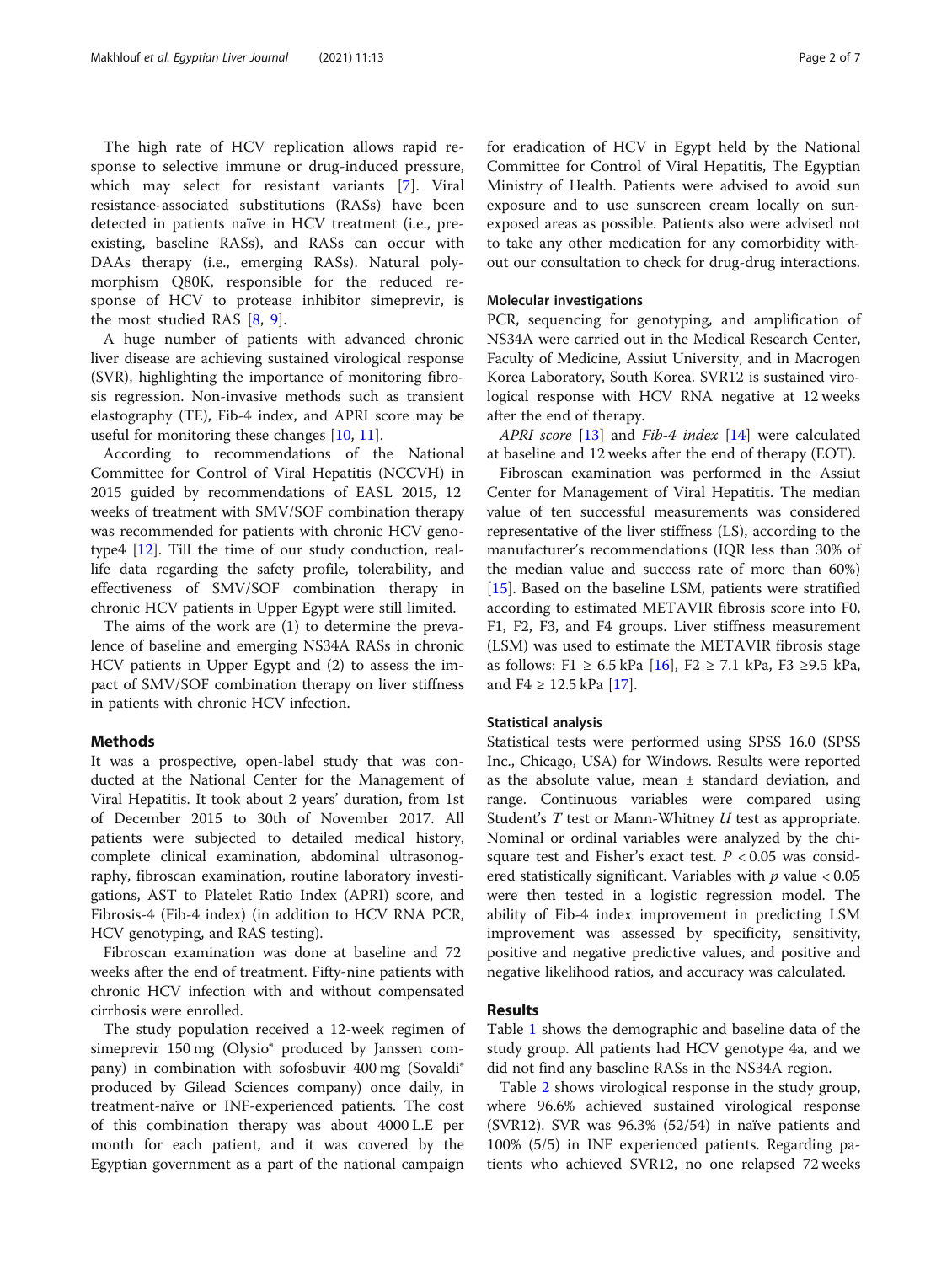<span id="page-2-0"></span>Table 1 Demographic and baseline data of the study group

| ltem                                              | <b>Descriptive</b>           |
|---------------------------------------------------|------------------------------|
| 1. Age "years" mean $\pm$ SD (range)              | $50.66 \pm 9.80$ (27.0-69.0) |
| 2. Sex:                                           |                              |
| • Male                                            | 41 (69.5%)                   |
| 3. BMI "kg/m <sup>2</sup> " mean $\pm$ SD (range) | $27.84 \pm 4.42$ (19.4-39.1) |
| 4. Diabetes mellitus:                             |                              |
| • Yes                                             | 14(23.7%)                    |
| 5. Treatment status:                              |                              |
| • Naïve                                           | 54(91.5%)                    |
| • INF experienced                                 | 5(8.5%)                      |
| 6. HCV genotype                                   | Genotype 4a (100%)           |
| 7. Baseline NS34A RASs                            | $0(0\%)$                     |

after the end of treatment (EOT). Patients with liver fibrosis F0–F2 (31/31) (100%) achieved SVR (the two patients who did not achieve SVR12; one of them was F3 and the other was F4).

Of the two patients who failed to achieve sustained virological response, one of them developed emerging RASs Q80K in the NS34A region [sequencing analysis revealed that in this patient, the cytosine nucleotide was replaced by adenine at position 238 of the triplet, forming the amino acid number 80, which resulted in the replacement of the glutamine (Q) amino acid with lysine (K)], and the other patient did not have any emerging RASs in the NS34A region.

Table [3](#page-3-0) shows changes in the laboratory data of the study group. There was a significant decrease in the mean values of alanine aminotransferase (ALT) and aspartate amninotransferase (AST) level after treatment at week 4, week 8, at EOT, and 12 weeks after EOT (at SVR 12) ( $p$  value = 0.001 and < 0.001, respectively). There was no significant difference ( $p$  value > 0.05) between the mean platelet count before treatment and after 4 and 8 weeks. However, there was a significant increase ( $p$  value < 0.05) in the mean platelet count at EOT and at SVR 12. Regarding serum total bilirubin, there was a highly significant increase ( $p$  value = 0.001) in serum total bilirubin at week 4 and week 8 of treatment compared to baseline. However, there was a

significant decrease ( $p$  value = 0.001) in serum total bilirubin at SVR 12 compared to baseline. There was a significant decrease in the mean Fib-4 index and APRI score post-treatment when compared to pretreatment.

As shown in Table [4](#page-3-0) and Fig. [1,](#page-4-0) after SMV/SOF therapy, patients with liver fibrosis stage (F2, F3, and F4) decreased from 75.4% before treatment to 42.1% after treatment and the total percentage of patients with liver fibrosis (F0 and F1) increased from 24.6 to 57.9%.

Table [5](#page-4-0) shows that the highest significant decrease in LSM, 72 weeks after EOT, was in patients with baseline liver fibrosis stage F2 and F3 ( $p$  value = 0.001). There was a significant difference between those with LSM improvement and those without LSM improvement, regarding treatment status before SMV/SOF therapy and Fib-4 index improvement status 12 weeks after EOT (at SVR 12) ( $p$  value = 0.042 and 0.035, respectively).

Multiple linear regression analysis showed that LSM improvement was significantly higher in patients who were naïve and patients who showed Fib-4 index improvement after SMV/SOF therapy. The sensitivity of Fib-4 index improvement in predicting LSM improvement was 81.6% and specificity was 55.6%. Its positive predictive value and negative predictive values were 88.6% and 41.7%, respectively. The overall accuracy was 76.6%.

Two patients suffered from headaches (3.4%), two patients developed photosensitivity reactions (3.4%), one patient developed bleeding gums (1.7%), and one patient developed fatigue (1.7%). Bilirubin level raised above 1.2 mg/dl in 32/59 patients during SMV/SOF therapy with a percentage of 54.2%. Among them, 9 patients (28%) raised to a level above or equal to 2 mg/dl.

There was a significant difference between those who developed an increase in serum bilirubin to a level  $\geq 2$ mg during SMV/SOF therapy and those who did not show this increase, regarding baseline platelet count and baseline LSM in kilo Pascal (kPa). Multiple linear regression analyses showed that the degree of rising in serum bilirubin levels significantly increased in patients who had higher baseline LSM (kPa). Six patients out of 9 (66.7%), whose bilirubin levels were elevated to a level equal to or above 2 mg/dl after receiving SMV/SOF combination therapy, had liver fibrosis F4.

| Table 2 Virological response in the study group |  |  |  |  |  |  |  |
|-------------------------------------------------|--|--|--|--|--|--|--|
|-------------------------------------------------|--|--|--|--|--|--|--|

| Item                                 | <b>F3, F4</b>  | $F0-F2$      | <b>Total</b> |
|--------------------------------------|----------------|--------------|--------------|
| Response:                            |                |              |              |
| • Patients who achieved SVR12        | 92.9% (26/28)  | 100% (31/31) | 57 (96.6%)   |
| • Patients who did not achieve SVR12 | $7.1\%$ (2/28) | $0(0\%)$     | 2(3.4%)      |
| p value                              | $0.001*$       | ΝA           | $0.001*$     |

Total number  $= 59$  patients

NA not applicable, SVR12 sustained virological response with HCV RNA negative at 12 weeks after the end of therapy

\* Statistically significant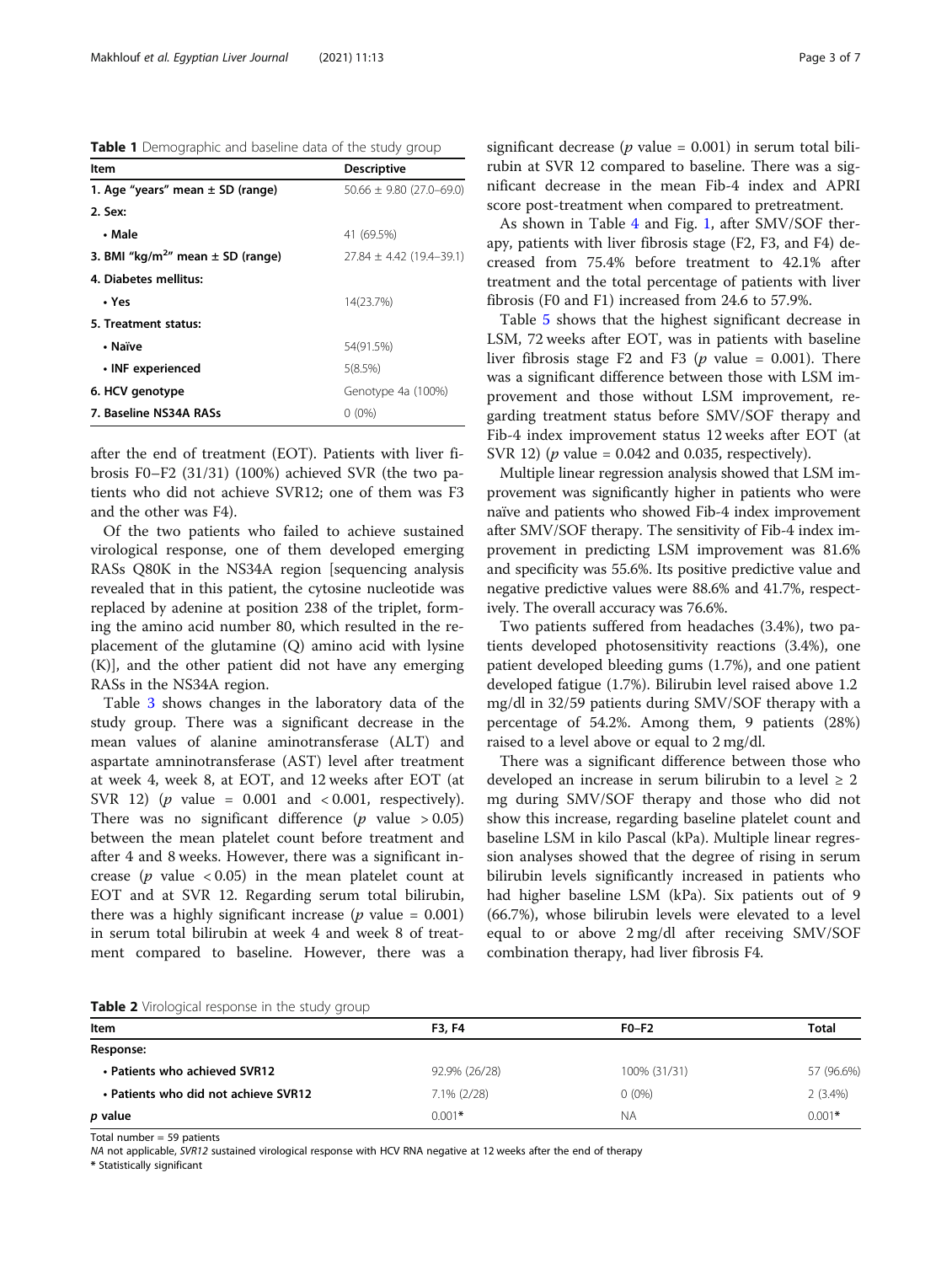| Variable                    | <b>ALT</b>        | <b>AST</b>        | <b>PLT</b>   | <b>Bilirubin</b> | Fib-4           | <b>APRI</b>      |
|-----------------------------|-------------------|-------------------|--------------|------------------|-----------------|------------------|
| Baseline                    | $44.86 \pm 21.34$ | $51.41 \pm 22.95$ | $195 \pm 68$ | $0.93 \pm 0.40$  | $2.42 \pm 1.69$ | $0.821 \pm 0.08$ |
| 4 weeks                     | $25.19 \pm 9.07$  | $32.46 \pm 11.93$ | $196 \pm 66$ | $1.29 \pm 0.69$  |                 |                  |
| Percent of change           | $-43.84%$         | $-36.86%$         | 0.41%        | 38.7%            |                 |                  |
| $p$ value                   | $0.001*$          | $0.001*$          | ns           | $0.001*$         |                 |                  |
| 8 weeks                     | $23.46 \pm 9.33$  | $27.64 \pm 10.91$ | $207 \pm 74$ | $1.26 \pm 0.64$  |                 |                  |
| Percent of change           | $-47.70%$         | $-46.23%$         | 5.80%        | 35.48%           |                 |                  |
| $p$ value                   | $0.001*$          | $0.001*$          | ns           | $0.001*$         |                 |                  |
| 12 weeks (EOT)              | $26.68 \pm 7.96$  | $29.03 \pm 7.14$  | $215 \pm 52$ | $0.98 \pm 0.44$  |                 |                  |
| Percent of change           | $-40.52%$         | $-43.54%$         | 10.11%       | 5.37%            |                 |                  |
| $p$ value                   | $0.001*$          | $0.001*$          | $0.05*$      | ns               |                 |                  |
| 12 weeks after EOT (SVR 12) | $24.46 \pm 7.63$  | $29.53 \pm 6.61$  | $218 \pm 64$ | $0.77 \pm 0.20$  | $1.60 \pm 0.61$ | $0.407 \pm 0.08$ |
| Percent of change           | $-45.47%$         | $-42.55%$         | 11.67%       | $-17.2%$         | $-33.88%$       | $-50.42%$        |
| $p$ value                   | $0.001*$          | $0.001*$          | $0.05*$      | $0.001*$         | $0.001*$        | $0.027*$         |

<span id="page-3-0"></span>Table 3 Changes in the laboratory data of the study group

Data were expressed as mean  $\pm$  standard deviation

Percent of change = [(variable 12 weeks after EOT – variable at baseline)/variable at baseline] × 100

All p values compared the changes in the mean value of each parameter at a certain time in relation to the baseline, \*Highly statistical significance

EOT endo of treatment, SVR12 sustained virological response with HCV RNA negative at 12 weeks after the end of therapy, ns not statistically significant

# **Discussion**

HCV genotype 4a has been reported as the predominant subtype in Egypt in some studies [[18](#page-6-0)–[20](#page-6-0)]. In a study conducted in Damietta, El-Tahan et al. [\[21](#page-6-0)] found that HCV genotype 4a represents 93.3% (28/30) and genotype 1 represents 6.7% (2/30). However, we found that all 59 patients were infected with genotype 4a without any baseline RASs at NS34A regions that reflect the high prevalence of HCV genotype 4a in Upper Egypt and the absence of baseline RASs in NS34A regions in Egyptian chronic hepatitis C (CHC) patients, and this is unlike other regions in the world, whereas the prevalence of Q80K in HCV genotype 1 in North America was 34% [[9\]](#page-6-0). To the best of our knowledge, we had conducted the first study that reported the prevalence of baseline NS34A RASs in patients treated with DAAs in routine clinical practice in Upper Egypt.

In the present study, the virological response agrees with the results of another study conducted by El-Khayat et al. [[22](#page-6-0)] who assessed SVR12 for 583 Egyptian

| Table 4 Fibrosis stage before and 72 weeks after SMV/SOF |  |  |
|----------------------------------------------------------|--|--|
| therapy in SVR patients                                  |  |  |

| Liver fibrosis<br>stage | <b>Before treatment</b><br>(baseline) | 72 weeks after<br>treatment | P value  |
|-------------------------|---------------------------------------|-----------------------------|----------|
| F <sub>0</sub>          | 10 (17.5%)                            | 20 (35%)                    | $0.001*$ |
| F <sub>1</sub>          | 4(7%)                                 | 13 (22.9%)                  | $0.001*$ |
| F <sub>2</sub>          | 17 (29.8%)                            | 7 (12.3%)                   | $0.001*$ |
| F <sub>3</sub>          | 10 (17.5%)                            | 2(3.5%)                     | $0.001*$ |
| F4                      | 16 (28.2%)                            | 15 (26.3%)                  | ns       |

Total cases = 57

\*Statistically significant

patients with HCV genotype 4 infections after receiving SMV/SOF without ribavirin for 12 weeks, and the SVR12 rate in their study was 95.7% and was lower among cirrhotic patients (80.8%). Our results are also consistent with a study conducted by Eletreby et al. [[23](#page-6-0)] who revealed the SVR12 rate achieved among a cohort of 6211 patients with genotype 4 HCV infection was 94%. Besides, we found that patients who achieved SVR12 were still a viremic 72 weeks after EOT.

RAS testing was done in the two patients who did not achieve SVR, and this revealed the presence of Q80K RAS in one patient (50%). Due to the small number of patients who did not achieve SVR12, only two patients, we could not discover the possible predictors of the development of emerging NS34A RASs. We just observed that the female patient who developed Q80K after SMV/SOF therapy had leucopenia at baseline [TLC (Total leucocytic count) =  $2.5$  K/cm] while the other male patient who did not develop Q80K had normal TLC (4.5 K/cm).

ALT is a biochemical marker for hepatocyte injury. Persistent ALT elevation is associated with chronic hepatitis C progression and increased risk for cirrhosis and an indication for treatment [\[24](#page-6-0)]. In the present study, there was a highly significant difference between ALT levels before treatment versus the ALT level after treatment at week 4, week 8, EOT, and 12 weeks after EOT ( $p$  value = 0.001). These results agree with De Pace et al. [[25\]](#page-6-0) who found that AST and ALT decreased during therapy: baseline mean  $AST = 52 (32-81) UI/mL$ and mean ALT = 52.5 (34–83.2) UI/mL vs EOT AST = 21 (18–28) UI/mL and ALT = 17 (13–24.2). These results show the rapid improvement of the inflammatory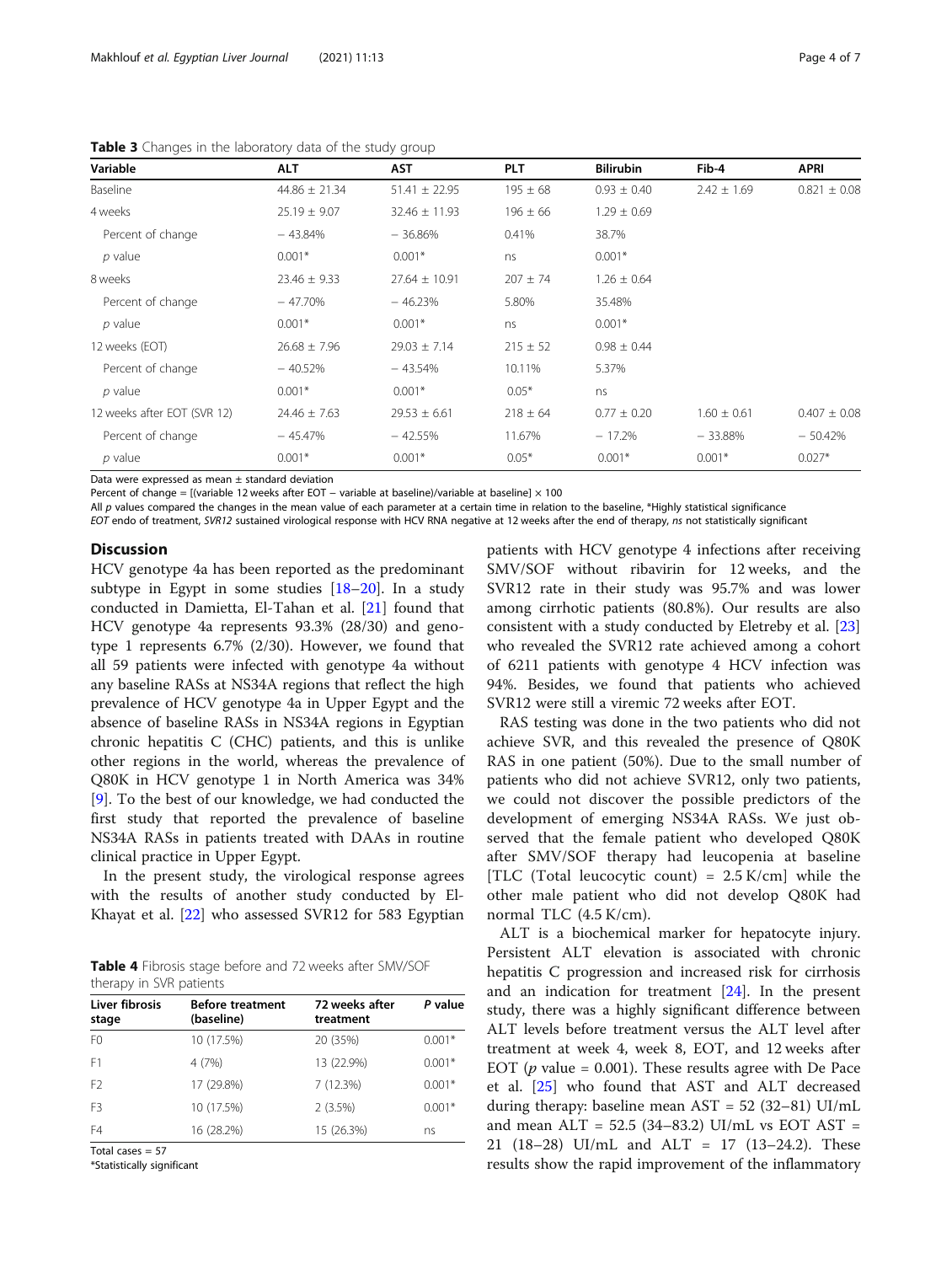<span id="page-4-0"></span>

process and hepatocyte injury accompanying HCV infection.

Also, our study showed that non-invasive biomarkers of liver fibrosis as APRI score and FIB-4 index improved significantly in most of the patients. Unexpectedly, they improved in patients who did not achieve SVR. Also, we found that the possible predictors of APRI score improvement were lower baseline platelet, higher baseline AST, and higher baseline APRI score. In addition, we found that higher baseline AST was a possible predictor of Fib-4 index improvement. These results go in concordance with De Pace et al. [[25](#page-6-0)] who found a significant dropping of APRI score and a moderate improvement in platelet values from baseline to EOT. In our study, platelet count increased significantly after treating patients with SMV/SOF combination therapy, and this agrees with Sayyar et al. [[26\]](#page-6-0). Unexpectedly in our study, PLT count increased even in patients who did not achieve SVR.

Table 5 LSM before and 72 weeks after SMV/SOF therapy in SVR patients

| <b>Baseline liver</b><br>fibrosis stage | <b>Mean liver stiffness</b><br>before treatment<br>(baseline) (kPa),<br>mean $\pm$ SD | Mean liver stiffness<br>72 weeks after<br>treatment (kPa),<br>mean $\pm$ SD | P value    |
|-----------------------------------------|---------------------------------------------------------------------------------------|-----------------------------------------------------------------------------|------------|
| $F1(n = 4)$                             | $6.4 + 0.5$                                                                           | $5.4 + 0.9$                                                                 | $0.088$ ns |
| $F2(n = 17)$                            | $8.5 + 0.5$                                                                           | $6.1 + 1.3$                                                                 | $0.001*$   |
| $F3(n = 10)$                            | $10.7 + 0.7$                                                                          | $6.9 + 2$                                                                   | $0.001*$   |
| $F4(n = 16)$                            | $74.9 + 6.9$                                                                          | $20.7 + 5.6$                                                                | $< 0.05*$  |
| Total $(n = 47)$                        | $15.12 \pm 0.54$                                                                      | $10.27 + 0.97$                                                              | $0.001*$   |

\*Statistically significant

Lower baseline platelet count, higher baseline APRI score, Fib-4 index, lower baseline prothrombin, and higher baseline AFP (alfa-fetoprorein) were associated with the increased PLT (platelet) count after treatment. Nevertheless, linear regression analysis showed that lower baseline platelet count is the main predictor of the platelet count increase after treatment. This result may be explained by Amer et al. who studied the relation between platelet viral load and the possible response after antiviral therapy; low baseline platelet count and low platelet viral load may explain the better response in platelet count after antiviral therapy [\[27\]](#page-6-0).

Amer et al. were investigating platelets as a possible reservoir of HCV and predictor of response to treatment, and they found that the platelet count tended to be lower among those with rapid virological response (RVR) compared to those with non-RVR throughout the follow-up. In addition, they found that among individuals with RVR, platelet counts declined slightly by week 4 and week 12 then gradually increased to reach pretreatment levels by week 48, but there was no similar decline among patients who did not achieve RVR. Also, they found that platelet count remained almost constant over time, among non-SVR, but among SVR, it should have a steady small decline until week 12, then it started to increase to pre-treatment levels, and also, they found that platelet counts did not correlate with platelet or serum viral loads or treatment responses [\[27\]](#page-6-0).

Regarding the effect of antiviral therapy on the degree of hepatic fibrosis in our cohort, there was a significant difference between the degree of liver stiffness by fibroscan before and after therapy. According to literatures, a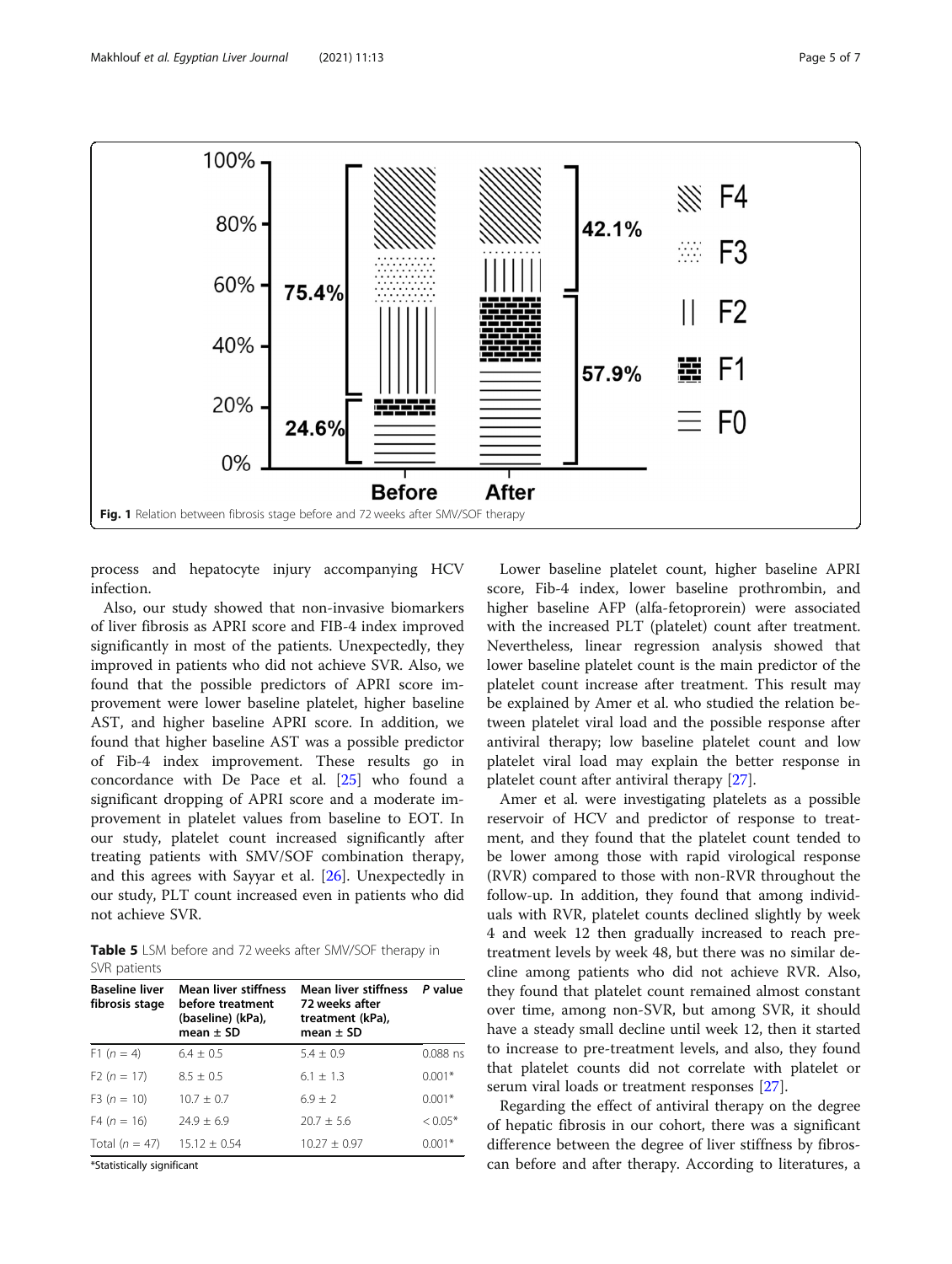more accurate evaluation of fibrosis regression using fibroscan needs longer duration after EOT. Liver stiffness measurement can be influenced by inflammatory activity. Transient elastography improves within a short period of time following SVR, likely reflecting resolution of inflammation rather than regression of fibrosis. However, for patients evaluated at later time points post-SVR, elastography appears to have good performance characteristics. Thus, delaying the post SVR assessment of liver stiffness for at least 1 year post SVR would seem prudent [\[28](#page-6-0)–[30\]](#page-6-0). So we decided to choose a point of time which is of longer duration than 1 year for a better and more accurate evaluation of liver fibrosis regression.

Pons et al. [[31\]](#page-6-0) reported that the improvement of liver stiffness was found 4 weeks after starting DAAs therapy, which most probably reflects a reduction in inflammation rather than in fibrosis. We found that there was a significant difference between those patients who achieved liver stiffness improvement and those who did not achieve liver stiffness improvement regarding treatment status before treatment and the improvement occurring in the Fib-4 index after treatment. Patients who were naïve or who showed post-treatment Fib-4 improvement were more liable for improvement of LSM after SMV/SOF therapy. These parameters may be possible predictors of liver stiffness improvement.

Tag-Adeen et al. [[32\]](#page-6-0), in a study conducted in Qena University Hospital that enrolled 80 CHC patients who received different DAAs regimens, found that LSM dropped from  $15.6 \pm 10.8$  to  $12.1 \pm 8$  .7 kPa post-SVR; the maximum change of − 5.8 occurred in F4 versus − 2.79, − 1.28, and + 0.08 in F3, F2, and F0–F1, respectively  $(p < 0.0001)$ . Also, those patients showed significant improvement in the APRI score and Fib-4 index after achieving SVR. They found that younger age, male gender, raised baseline ALT, and raised AST were possible predictors of LSM improvement. Concerning the safety profile in this cohort, the combination of SOF and SMV appeared to be well tolerated in the majority of patients, where no deaths or serious side effects leading to the stoppage of the therapy had been reported. The incidence and degree of the adverse effects are comparable to those reported in the published international trials using the same regimen and with the same doses.

The safety profile seen in this study is in-line with the OPTIMIST-1 and OPTIMIST-2 studies [\[33\]](#page-6-0). Among the fifty-nine patients, minor clinical side effects as fatigue and bleeding gums were reported in one case for each (1.7%). Headache and photosensitivity were reported in 2 patients for each (3.4%). After EOT, all the dermatological manifestations gradually disappeared with a complete resolution with no residual sequels.

Raised bilirubin  $> 1.2$  mg/dl was the most frequent adverse effect where it occurred in 32/59 (54.2%). Total serum bilirubin level exceeded 2 mg/dl in nine patients (9/59) (17.3%). This rise was reversible and the bilirubin level began to improve at week 8 of therapy, improved significantly at EOT, and returned to normal 12 weeks after EOT.

These findings came in agreement with the findings observed by El-Khayat et al. [[22\]](#page-6-0); photosensitivity occurred in 18 patients among 583 patients (3%) and hyperbilirubinemia occurred in 44 patients (7.2%).

The current work had some limitations: (1) the small sample size was one of the drawbacks of the present cohort; (2) although the absence of baseline NS34A RASs is a good indicator of its low prevalence in Egypt, this made it difficult to study the effect of baseline NS34A RASs on the virological response after receiving the NS34A inhibitor-containing regimen (SMV/SOF combination therapy); (3) we could not study the efficacy of SMV/SOF combination therapy on other HCV genotypes because we found that all patients were infected with HCV genotype 4a only, although this is a good indicator of the high prevalence of genotype 4 in Egypt; and (4) another limitation is that our cohort is a Single Center Experience.

# Conclusions

All patients had HCV genotype 4a without any baseline RASs in the NS34A region. One patient developed emerging RASs Q80K in the NS34A region. In addition, there was improvement of non-invasive measures of liver fibrosis in patients who achieved SVR, 72 weeks after SMV/SOF therapy.

## **Abbreviations**

APRI: AST to Platelet Ratio Index; AST: Aspartate transferase; ALT: Alanine transferase; TLC: Total leucocytic count; LSM: Liver stiffness measurement; RASs: Resistance-associated substitutions; SIM/SOF: Simiprevir/sofosbuvir; SVR: Sustained virological response; EOT: End of therapy; HCV: Hepatitis C virus; RNA: Ribonucleic acid; DAAs: Directly acting antivirals; TE: Transient elastography; NCCVH: National Committee for Control of Viral Hepatitis

#### Acknowledgements

The research team would like to thank all physicians and nurses in Assiut Center for Management of Viral Hepatitis and laboratory technicians in the Medical Research Center, Faculty of Medicine, Assiut University, and in Macrogen Korea Laboratory, South Korea, for their patience and their help during this study.

#### Authors' contributions

MFA, MAM, and AFAH were responsible for data collection and were the operators of the fibroscan procedure. MA was the supervisor of the fibroscan procedure and analysis of its data. HFH and MAE were responsible of the laboratory testing including genotyping and RAS testing in collaboration with Macrogen Korea lab. NAM and HMN were responsible for writing and editing the manuscript. AMN and HE were the supervisors of the research work. All authors have read and approved the manuscript.

#### Funding

No funding.

# Availability of data and materials

All data are available.